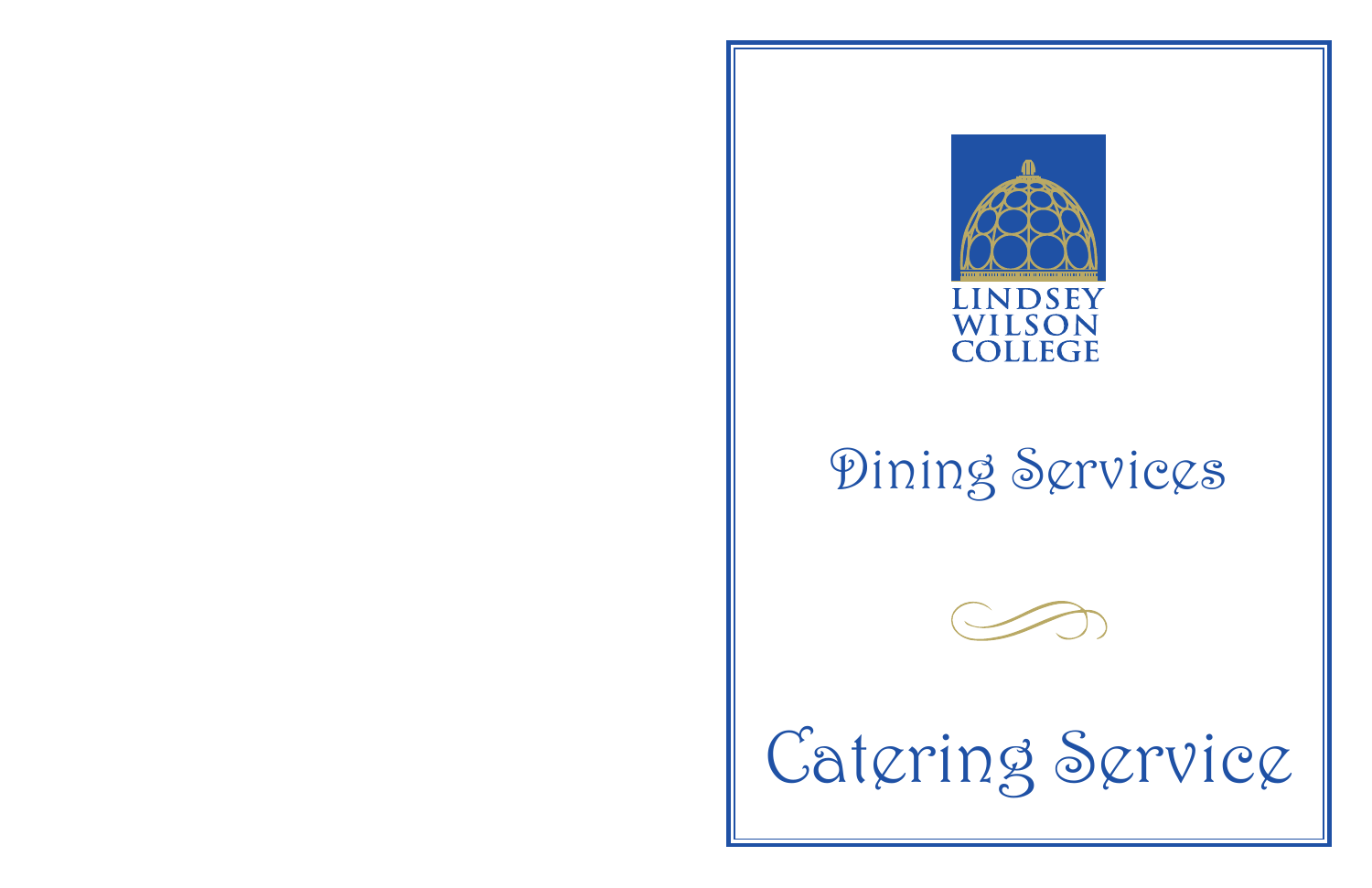

**24 1**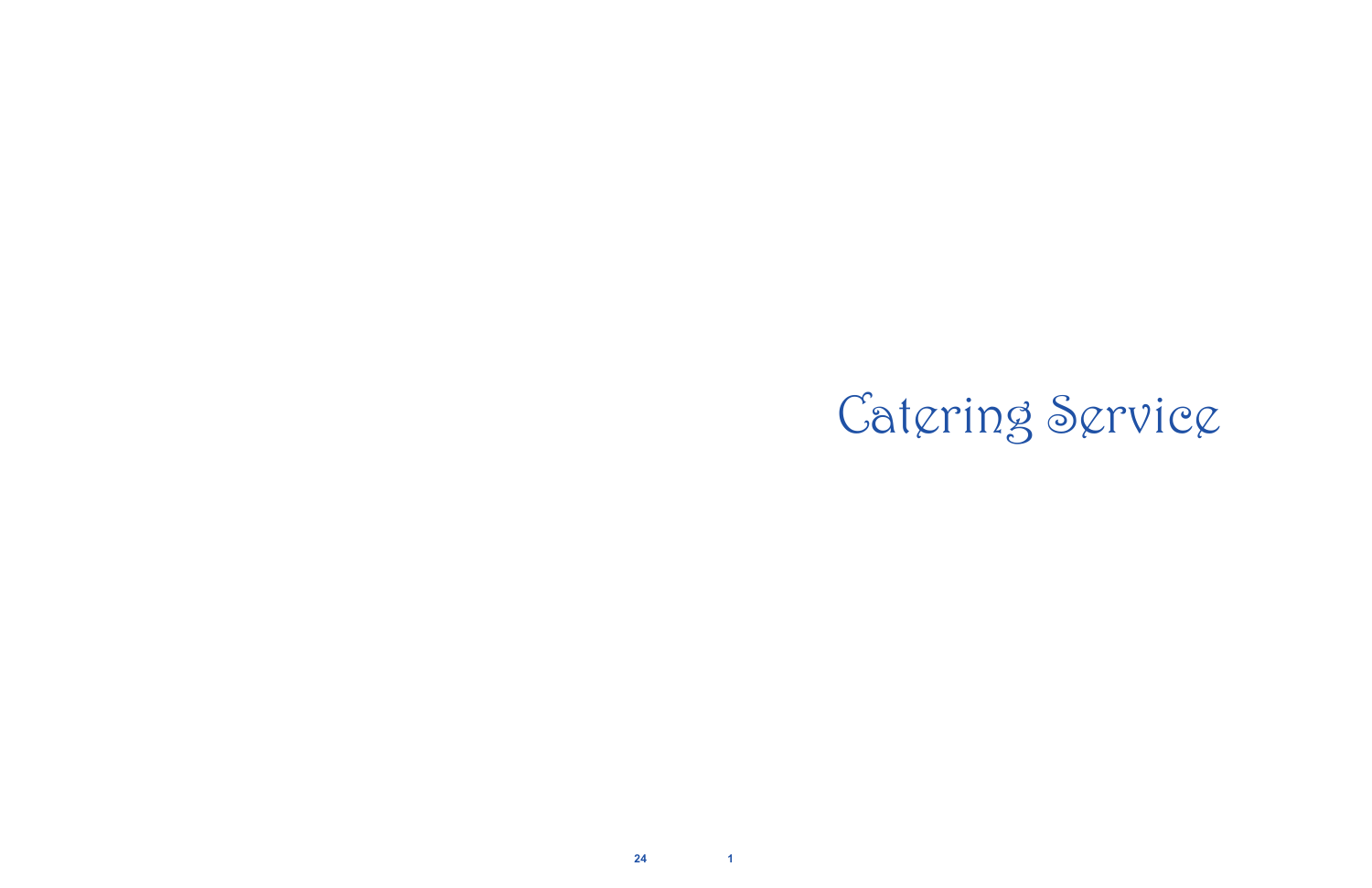Booking and Appointments Jo Ann Panko Martha Corbin 1-270-384-6388 or ext. 8097

> Director of Catering Jo Ann Panko 1-270-384-6388 or ext. 8097

Director of Dining Services Jeff Willis

Office Hours Monday through Friday, 7:30 a.m. to 4:00 p.m.

> Lindsey Wilson College Cranmer Dining Center 210 Lindsey Wilson Street Columbia, Kentucky 42728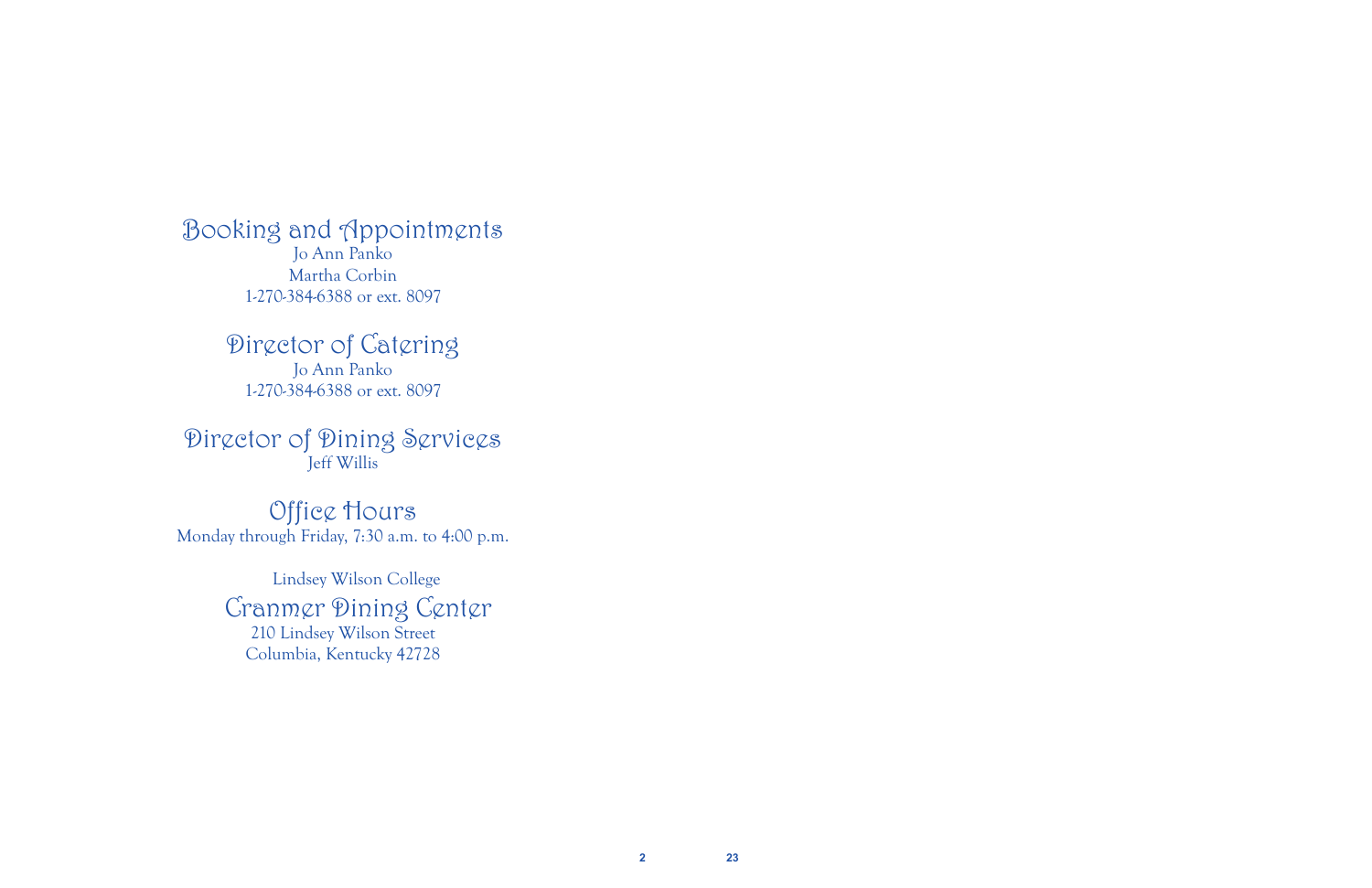Lindsey Wilson College catering guide is designed to help you in planning special events. Included are menu selections, details on ordering, checklists, planning tips, price and Lindsey Wilson College Food Service policies.

Our entire staff stands ready to make your event an outstanding and memorable occasion. Because we realize that there is a wide divergence of food preferences, we will work with you to prepare special menus designed especially for your particular event.

The catering director and the catering coordinator (1-270-384-6388) are available to assist you in planning and organizing any function.

We want your event to be a success. By using this catering guide, we can both be certain that the exact details, essential to the success, will be properly addressed.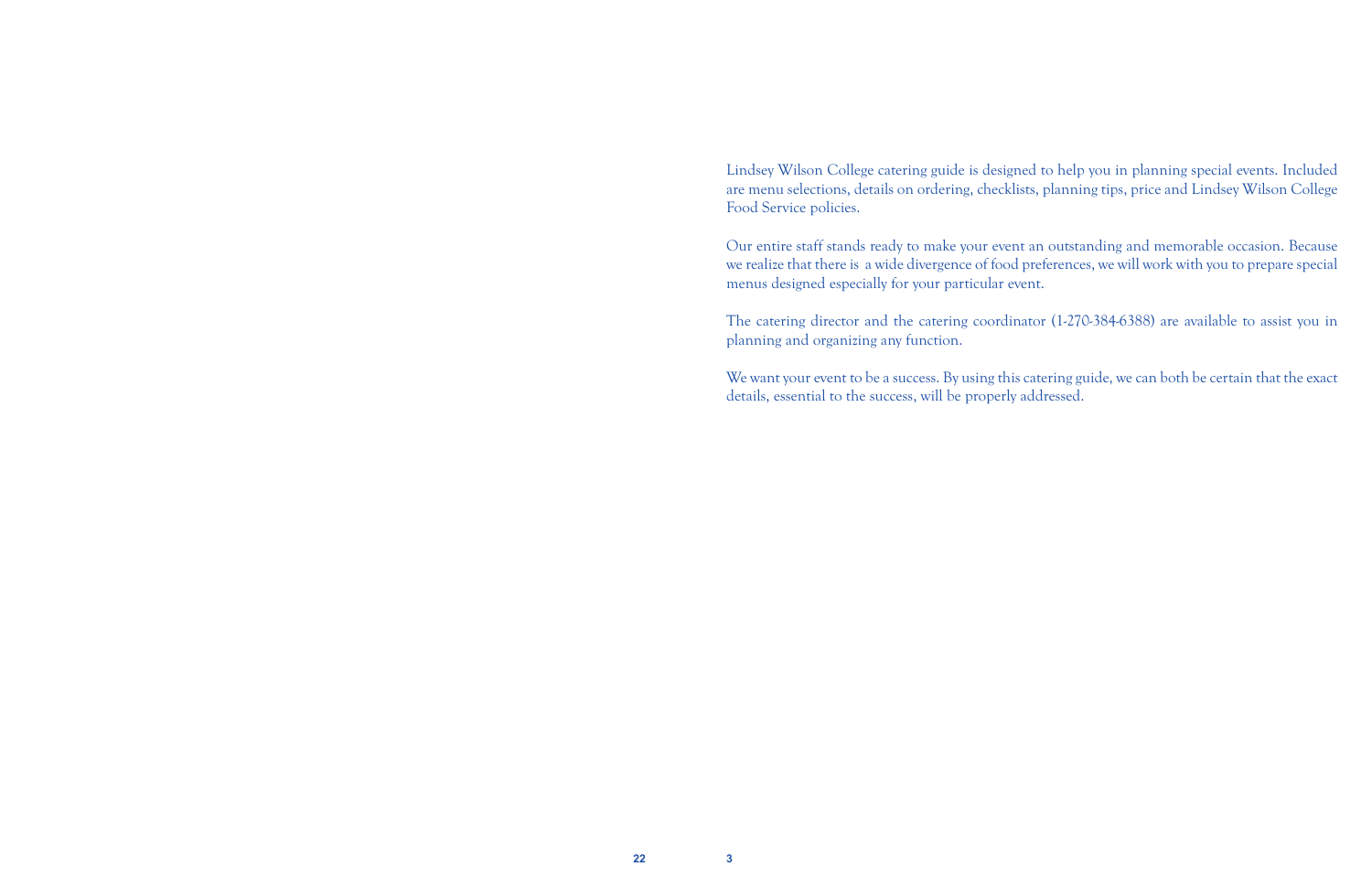**4 21**

## Catering Arrangements

#### Customer Checklist

11. Are there place cards or reserved seating? Who will put out place cards and when?

- 1. Decide on event date, time and location.
- 2. Check availability of desired location and make reservations.
- 3. Rain location, if event is outdoors.
- 4. What is your budget for food?
- 5. Will your party be formal or informal?
- 6. Determine what type of service best suits your needs.
- 7. Who is responsible for decorations before and after the event?
- 8. Is there a head table? Who will direct special guests to the head table?
- 9. Have you considered special needs such as podium, microphone, lights, etc.?
- 10. Do you need a special table for awards or gifts? Do you need a tablecloth?
- Programs?
- 12. How much time have you allowed for different services Meal? Program? Awards?
- 13. Do you plan to say grace? If so, before salad, during dinner or after dinner?
- 14. Are your guests familiar with location do you need a map or directions?
- 15. Where will guests park?
- 16. How will your guests be identified and who will control participation?
- 17. Will tickets be collected?
- 18. Will guests be greeted? Where and by whom?
- 19. Where are the restrooms?
- 20. Have you confirmed table arrangements and final count with catering?
- illness?
- 22. Who is responsible for payment of bill?

21. Who is in charge of arrangements for the event? Alternate in case of emergency or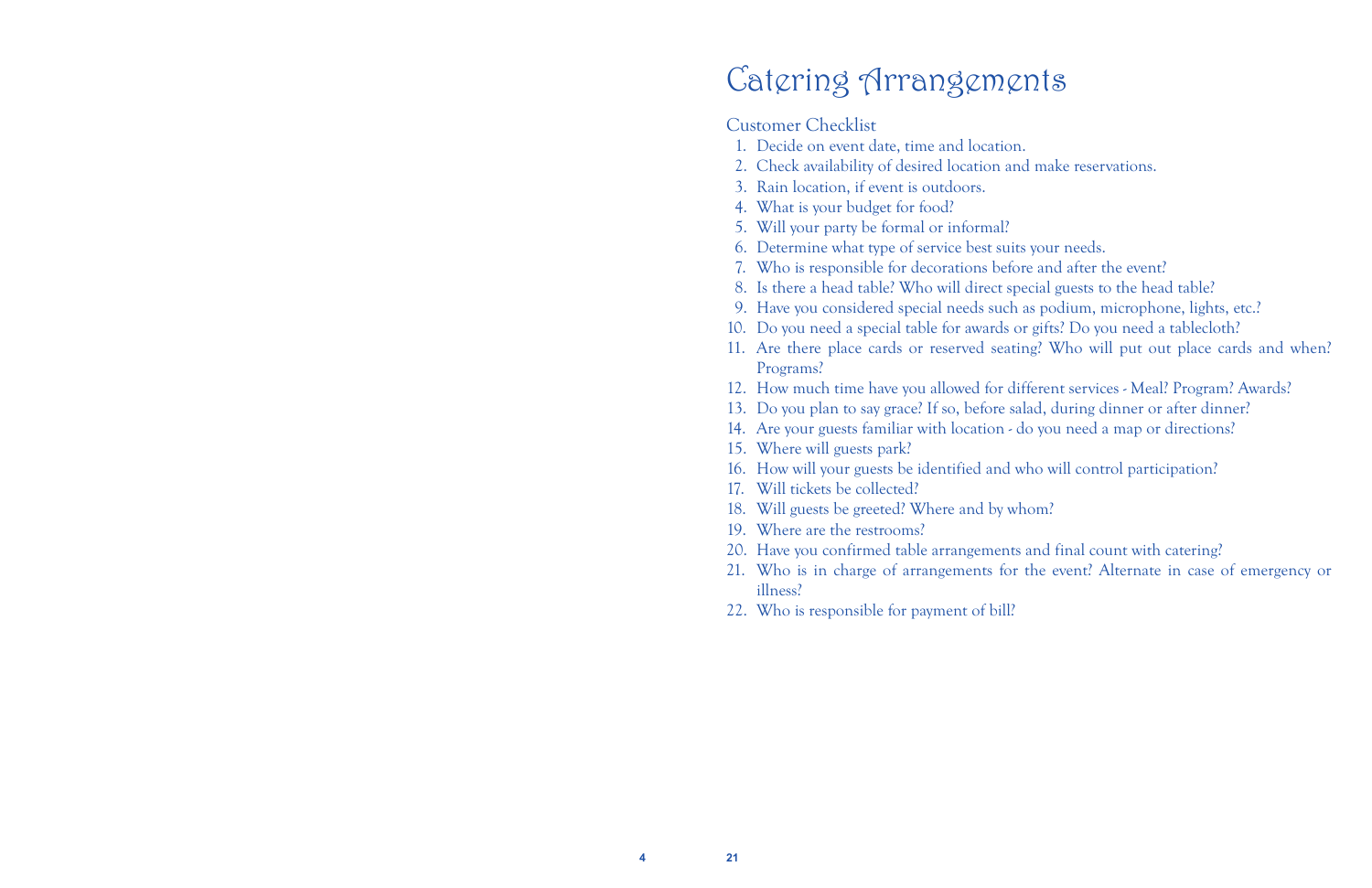## Breakfast Buffet Menu Selections

1. All breakfast menus include coffee and juices.

# **BREAKFAST BUFFET BREAKFAST BUFFET**

Choice of (one each) Scrambled eggs Bacon Sausage patties or links Ham Country ham Canadian bacon Hash browns Home fries Pancakes French toast Waffles Biscuits

## Catering Arrangements

Catering Policies

- All events for more than 50 guests should be planned and confirmed with the Catering Office at least five business days prior to the event. Arrangement for more than 100 guests should be made at least two weeks before the event.
- Simple coffee service arrangements should be made at least two working days prior to the event for proper service.
- Any event requiring special menus should be confirmed two weeks prior to the event.
- Cancellations will be accepted without charge two business days in advance. Fewer than two business days notice may require charges based on costs that have been incurred.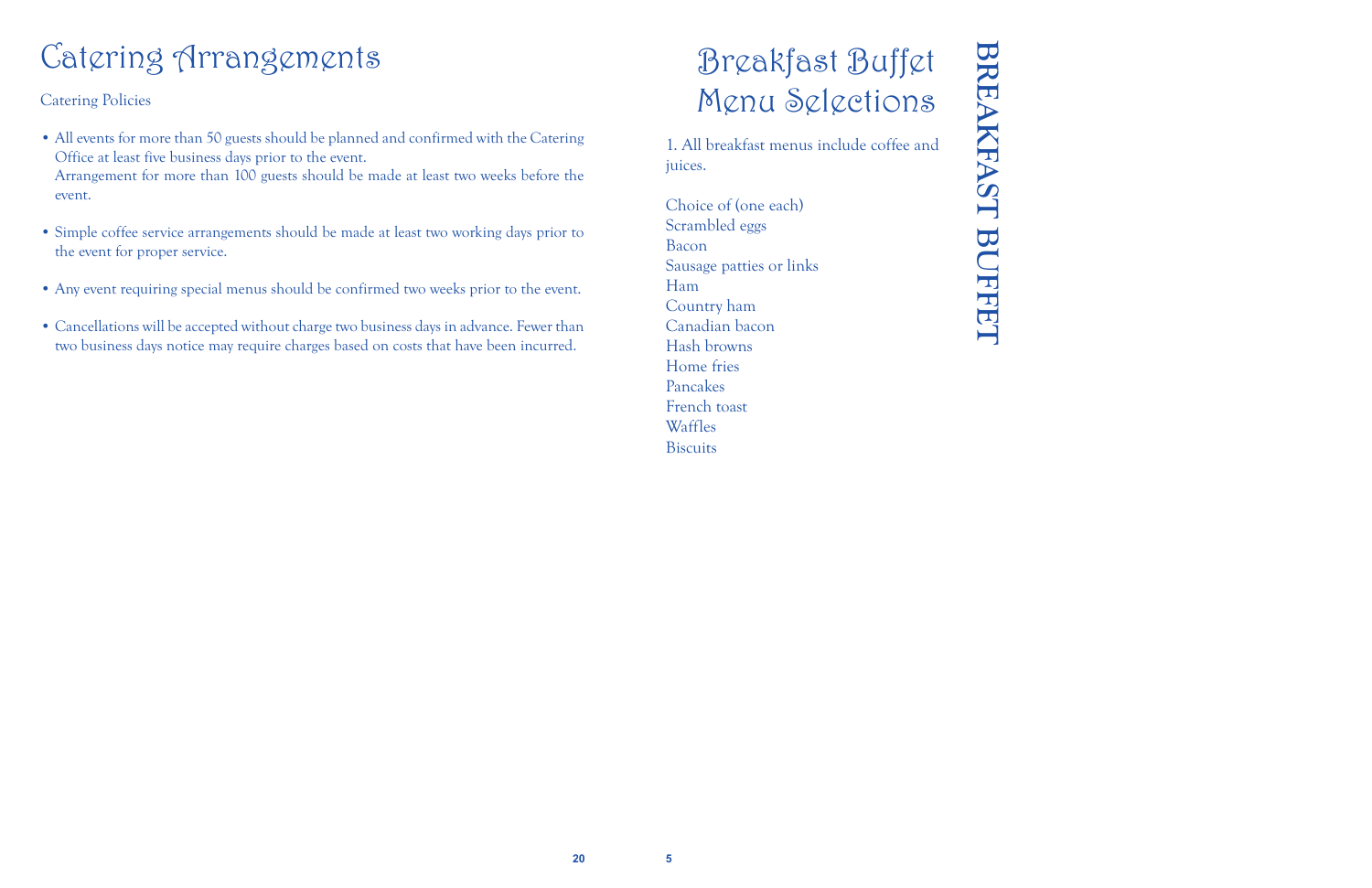#### Picnics

The catering department will supply tablecovers and disposable serviceware.

Prices include lemonade, iced tea or soft drinks.

Picnic menus are designed for outdoor services (weather permitting). Reservation to use a particular area on campus must be made with appropriate area. A rain location should be arranged prior to the picnic. Sub Picnic 58. Giant (5 ft.) hoagie with assorted cold cuts, lettuce, tomatoes, onions and special dressing.

56. Hot Dog/Hamburger Cook-Out (cooked on the premises) Hot dogs/hamburgers (one per person) Baked beans Cole slaw Onions Southern potato salad **Lettuce** Tomatoes Cheese Potato chips Pickles and relish Mustard Mayonnaise **Catsup** Brownies or cookies 57. Steak Cook-Out (cooked on the premises)

Choice: Grilled 12 oz. New York strip T-bone steak Ribeye steak Baked potato Corn on the cob Grilled vegetables Fresh fruit salad Rolls Choice of cobbler

Potato chips Pickle spears Brownies or cookies

#### Country Barbecue

Choice of two 59. Fried or barbecue chicken Pulled pork barbecue Barbecue pork ribs

Fresh corn on the cob Baked beans Southern potato salad Cole slaw Rolls and/or buns Brownies/watermelon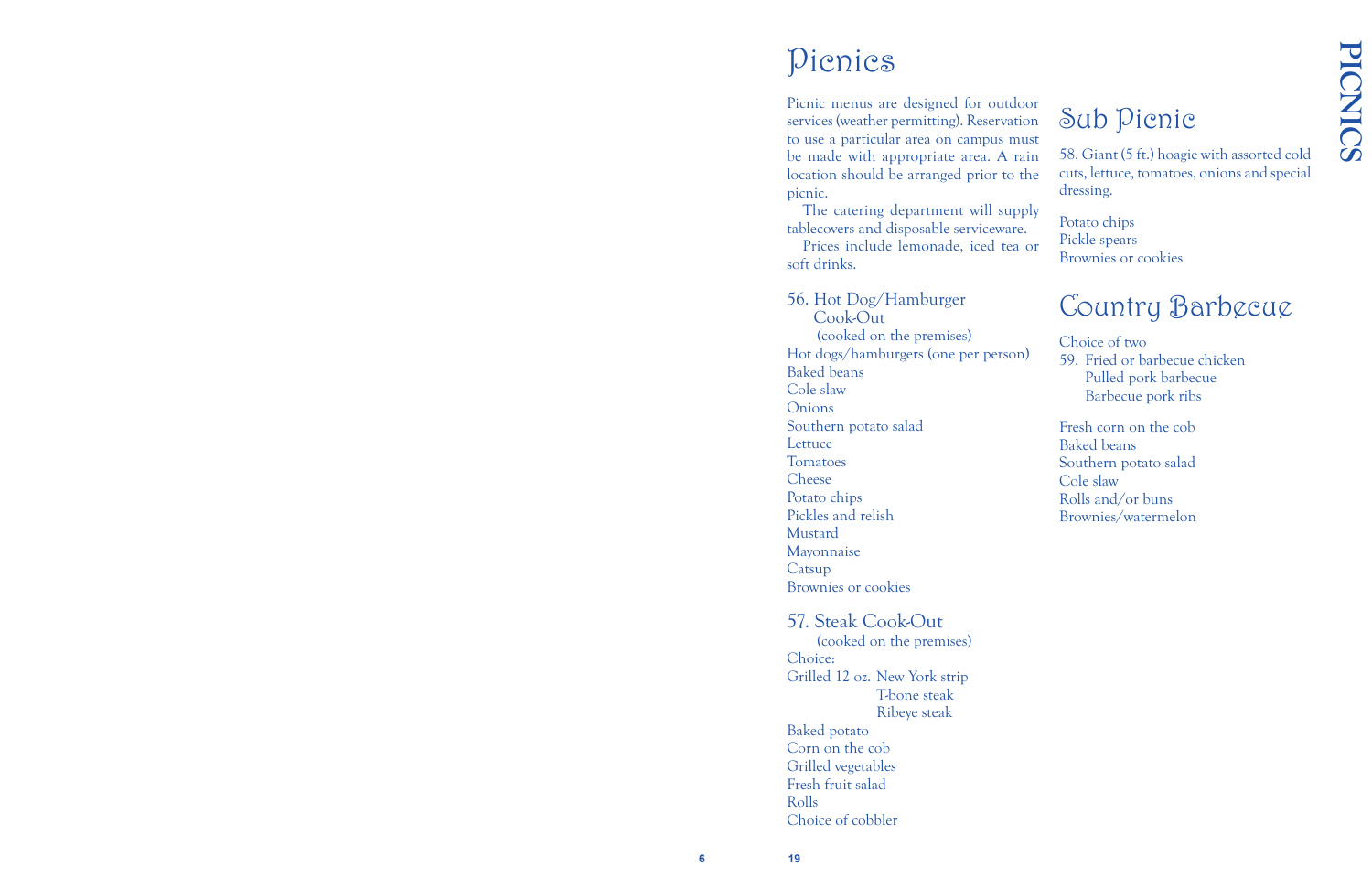**18**

**7**

### Morning & Afternoon Break

- 2. Coffee, juice, Danish or donuts
- 3. Coffee or juice
- 4. Tea
- 5. Soft drinks
- 6. Punch
- 7. Apple cider
- 8. Lemonade
- 9. Flavored drinks
- 10. Hot chocolate
- 11. Cappuccino
- 12. Bottled water

\* Coffee breaks include cream, sugar, cups, napkins, stirrers, tablecovers, and a draped skirt for table.

Centerpieces are available at extra cost.

The following items can be added to the coffee breaks for an additional price per person:

- 13. Assorted bagels w/cream cheese
- 14. Assorted Danish pastries
- 15. Fresh sliced fruit
- 16. Assorted muffins w/whipped butter and jams
- 17. Assorted donuts
- 18. Country ham and biscuits
- 19. English muffins w/whipped butter and jams
- 20. Assorted fresh cookies
- 21. Chocolate brownies
- 22. Blonde brownies
- 23. Potato chips or pretzels
- 24. Mixed nuts
- 25. Goldfish crackers
- 26. Assorted cakes
- 27. Mixed variety cheeses with crackers
- 28. Vegetable tray
- 29. Assorted mints
- 30. Chex mix

Other items available upon your request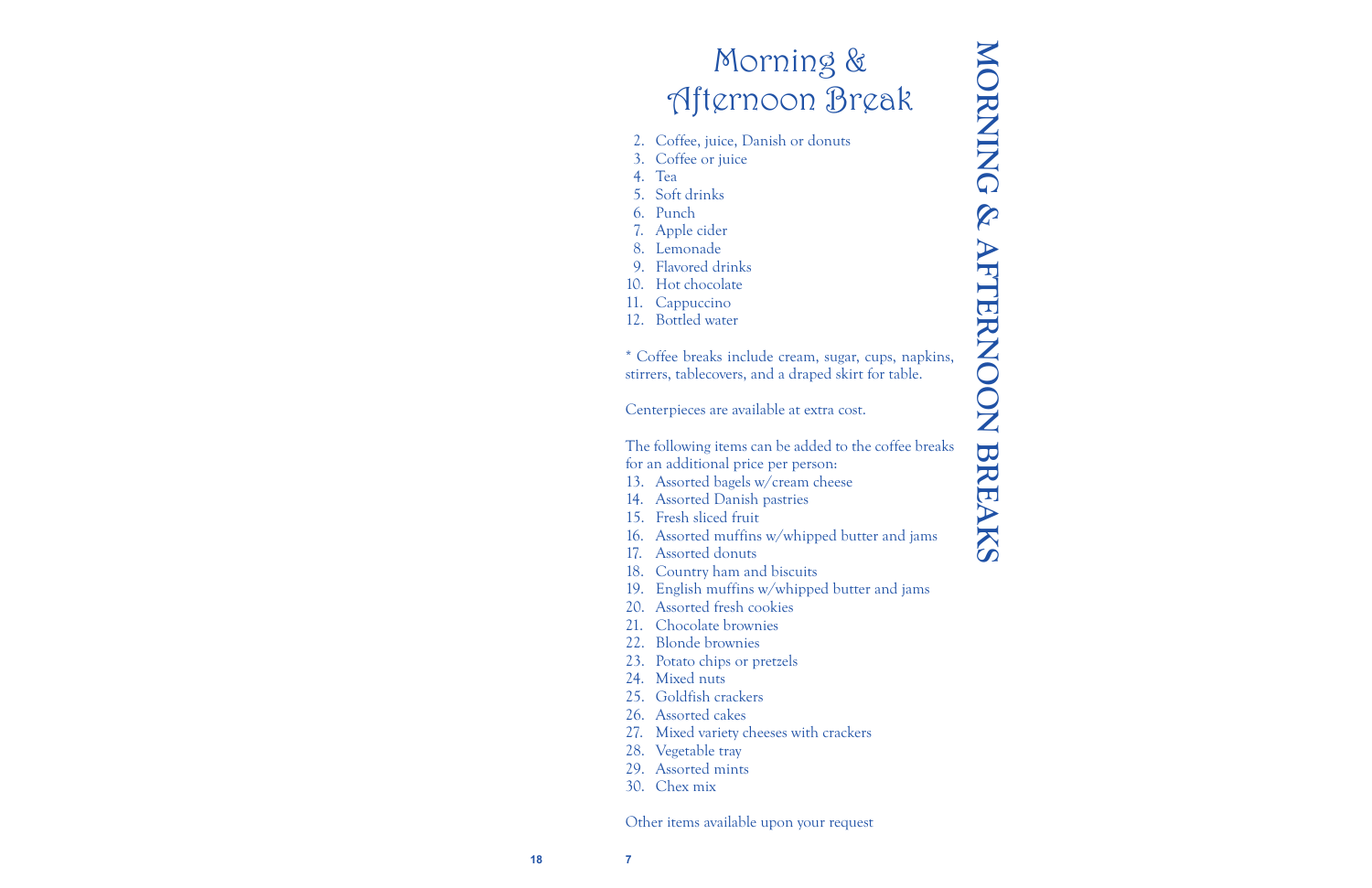## Sir Fergus Style

55. Choice of sandwich: B.L.T. club, ham or turkey Cold cut sandwich - roast beef, ham, turkey, bologna, salami, cheese Chicken salad on a croissant Grilled marinated chicken breast on a roll

Choice of two salads

Choice of soup: Minestrone Vegetable beef Chicken rice or noodle Loaded potato Vegetable Cream of broccoli Onion soup Shrimp bisque (+ \$.50) Chili White chicken chili Black bean Tomato-basil Vegetarian chili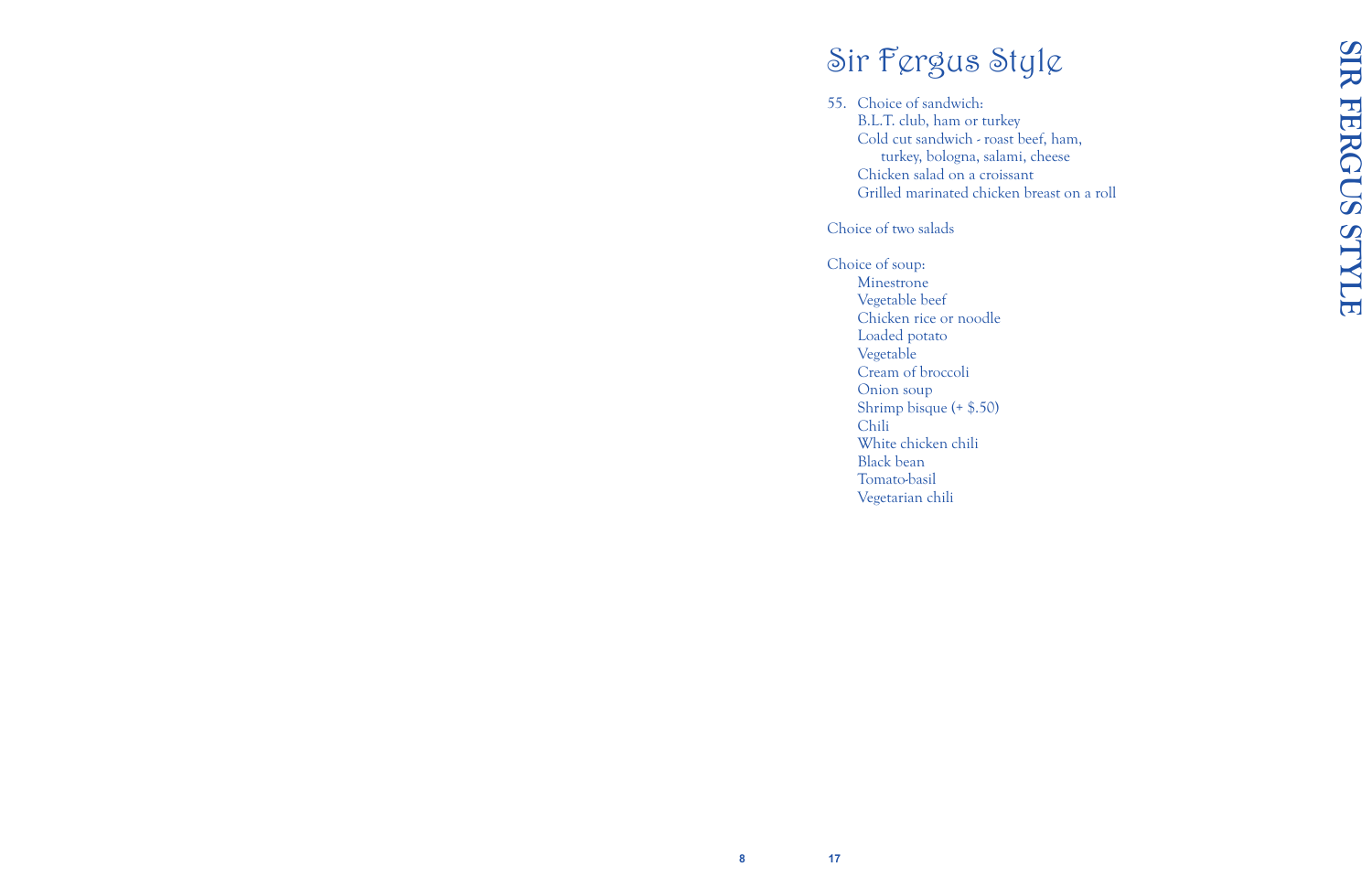## Lunch and Dinner Buffet

#### 31. Style No. 1

Guests choose their own type of meal through Cranmer's fabulous dining hall food court. Buffet line consists of two entrees, along with a succulent carved meat, three vegetables, two potatoes, pasta bar, deli bar, fast food grill, dessert bar, rolls and beverages. Also included in a 96-item salad bar with fresh fruit, vegetables and two soups daily.

If a private dining room is preferred we will accommodate.

Table covers and centerpieces are available at an additional charge.

#### 32. Style No. 2

Guests have their own private room with a self-service Lindsey buffet. This service includes choice of two meats, two vegetables, one potato, salad, dessert, dinner rolls and butter. Our courteous staff serves beverages to the fully dressed table.

Fresh flower centerpieces are also available at a low cost.

Entrees include choices of: Fried chicken Ham **Turkey** Roast pork Roast beef Baked cod Marinated chicken breast Barbecue brisket

Higher cost items can be added for additional manufacturer cost, such as: Steak Salmon Prime rib Beef tenderloin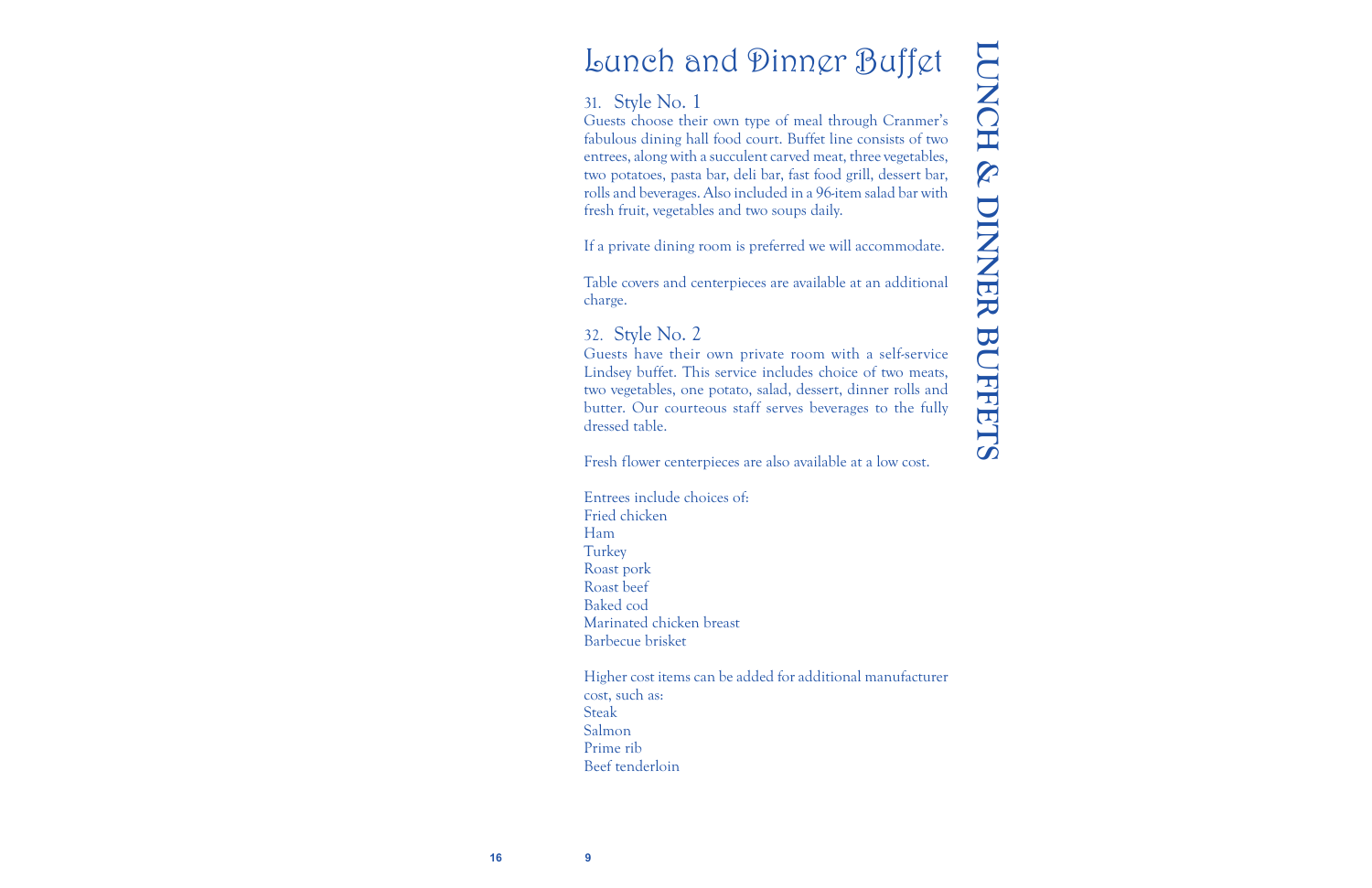#### 33. Style No. 3

Guests enjoy complete table services on a fully dressed table in a setting of a private dining room. Experience the comfort of our staff serving salad, entree, dessert, dinner rolls and beverage. Style No. 3 consists of one entree, one vegetable, one potato and dessert of choice.

Fresh flower arrangements are included.

Menu and services can be alternated to meet your individual needs. Entree and vegetable alternative are listed on the following page.

### Hors D'oeuvres

#### COLD

35. Chilled shrimp with cocktail sauce (mkt.) 36. Assorted finger sandwiches (chicken, tuna, ham, pimento,

37. Cucumber and watercress finger sandwiches

- 
- vegetable)
- 
- 38. Fruit kabobs
- 39. Fresh fruit display with dip
- 40. Fresh vegetable display with dip

#### **HOT**

42. Chicken wings with blue cheese dip 44. Barbecue mini meatballs or Swedish meatballs 45. Beef tenderloin with Hollandaise sauce served with a petit pepper

- 41. Bacon wrapped scallops (mkt.)
- 
- 43. Breaded drum drums
- 
- roll (mkt.)
- 46. Cocktail franks
- 47. Mini egg rolls
- 48. Sausage balls
- 49. Mini quiche
- 50. Cheese straws
- 51. Breaded mushrooms
- 52. Stuffed mushroom caps
- 53. Mini country ham biscuits
- 54. Chicken fingers with sauce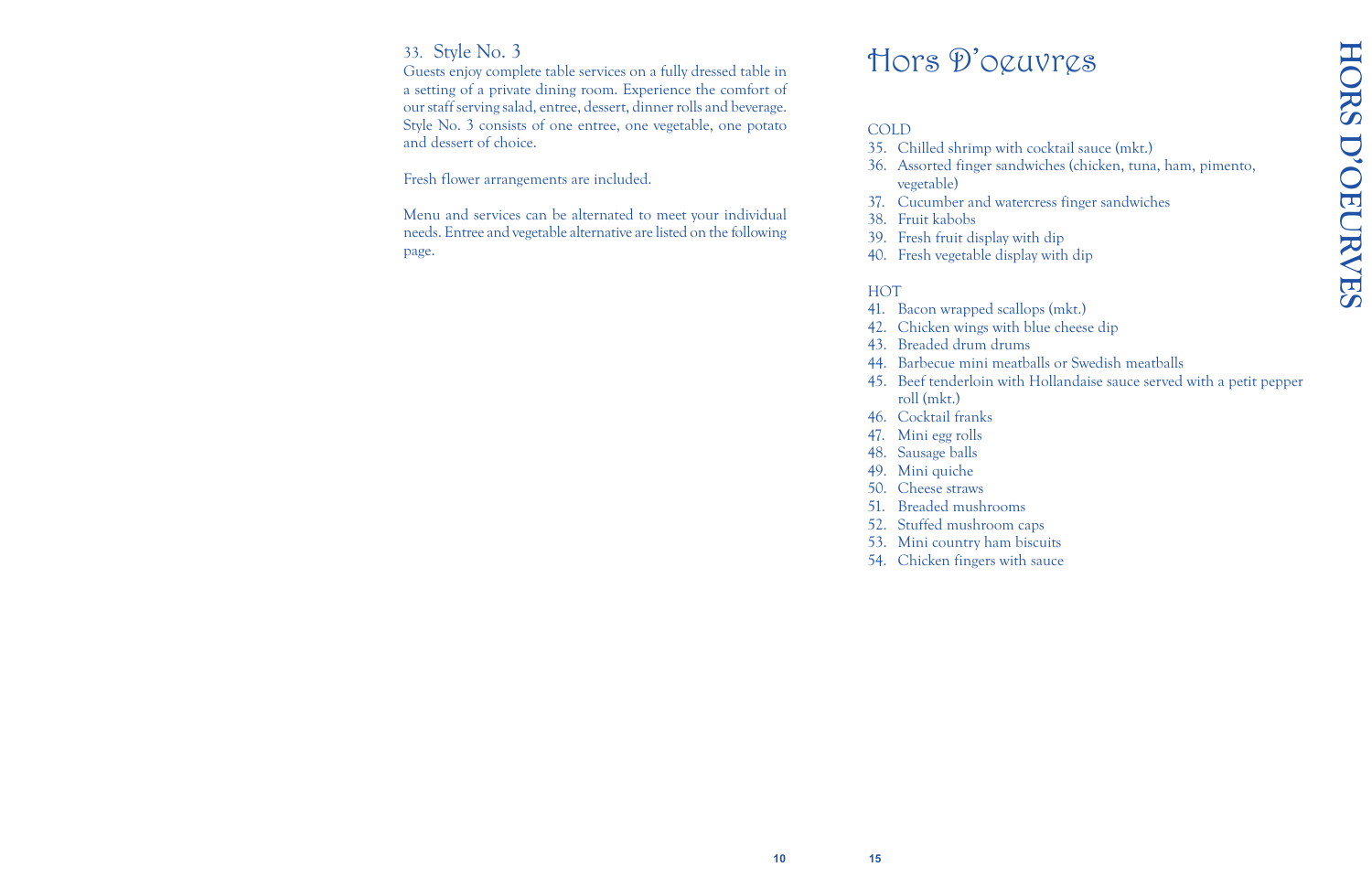#### Menu Selections

#### Alternate Salads

B.L.T. salad Tossed romaine Caesar Tossed salad Fruit Pasta **Coleslaw** Potato Fresh fruit plate Chef salad Spinach salad Seven-layer Waldorf salad

#### Alternate Entrees

Roast pork loin with maple sauce Italian sausage Country ham (+ \$.30) New York strip (mkt.) Ribeye (mkt.) T-bone (mkt.) Beef tenderloin (mkt.) Baked chicken breast Chicken ala king Beef burgundy Marinate London broil Grilled marinated chicken breast Grilled pork chops Prime rib (mkt.) Salmon (mkt.) Chicken Kiev (+ \$.40) Chicken Cordon Bleu (+ \$.40) Chicken Fritters (+ \$.60)